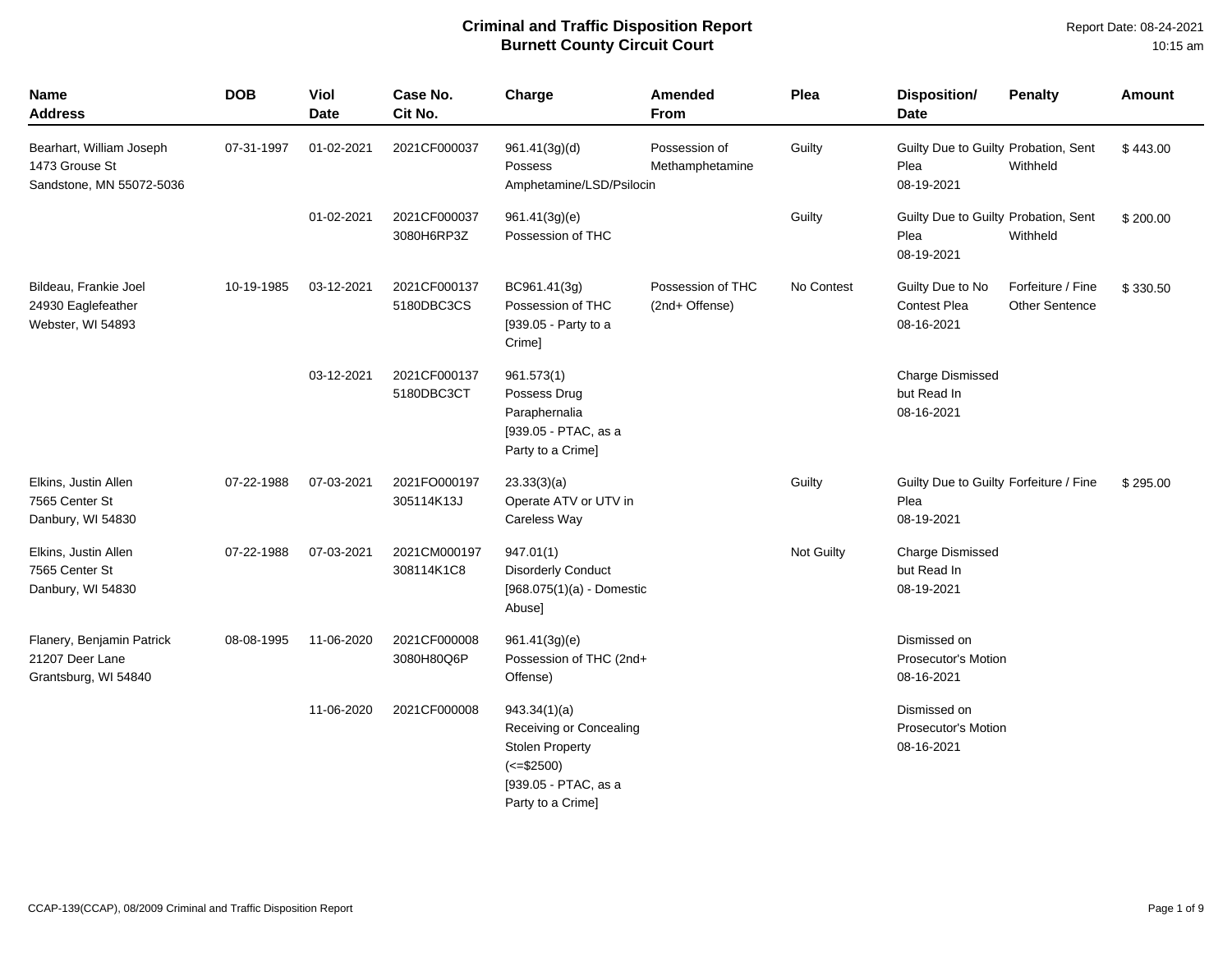| <b>Name</b><br><b>Address</b>                                      | <b>DOB</b> | <b>Viol</b><br><b>Date</b> | Case No.<br>Cit No.        | Charge                                                                                                                                      | <b>Amended</b><br>From                  | Plea       | <b>Disposition/</b><br><b>Date</b>                           | <b>Penalty</b>        | <b>Amount</b> |
|--------------------------------------------------------------------|------------|----------------------------|----------------------------|---------------------------------------------------------------------------------------------------------------------------------------------|-----------------------------------------|------------|--------------------------------------------------------------|-----------------------|---------------|
| Ford, Shawn Micheal<br>632 Grand Ave<br>Superior, WI 54880         | 01-10-1985 | 04-25-2020                 | 2020CF000164               | 943.20(1)(a)<br>Theft-Movable Property<br>>\$2500-\$5000<br>[939.05 - Party to a<br>Crime][939.62(1)(c) -<br>Repeater]                      | Burglary-Building or<br><b>Dwelling</b> | Guilty     | Guilty Due to Guilty Probation, Sent<br>Plea<br>06-01-2021   | Imposed<br>Local Jail | \$500.00      |
|                                                                    |            | 04-25-2020                 | 2020CF000164               | 946.49(1)(b)<br><b>Bail Jumping-Felony</b><br>$[939.62(1)(b) - Repeated]$                                                                   |                                         |            | <b>Charge Dismissed</b><br>but Read In<br>06-01-2021         |                       |               |
| Helene, Jade Carl<br>8653 Spangberg Road<br>Webster, WI 54893      | 03-16-1983 | 05-10-2021                 | 2021CF000150<br>3080H6RP77 | BC961.41(3g)<br>Possession of THC                                                                                                           | Possession of THC<br>(2nd+ Offense)     | Guilty     | Guilty Due to Guilty Forfeiture / Fine<br>Plea<br>08-18-2021 |                       | \$330.50      |
| Helene, Jade C<br>8653 Spangberg Rd<br>Webster, WI 54893           | 03-16-1983 | 05-10-2021                 | 2021TR000397<br>BG5447761  | 343.44(1)(a)<br><b>Operating While</b><br>Suspended                                                                                         |                                         | Not Guilty | Dismissed on<br><b>Prosecutor's Motion</b><br>08-18-2021     |                       |               |
| Helene, Jade C<br>8653 Spangberg Rd<br>Webster, WI 54893           | 03-16-1983 | 05-10-2021                 | 2021TR000396<br>BG5447772  | 346.935(2)<br>Possess Open<br>Intoxicants in MV-Driver                                                                                      |                                         | Guilty     | Guilty Due to Guilty Forfeiture / Fine<br>Plea<br>08-18-2021 |                       | \$263.50      |
| Henderson, Anthony Dennis<br>5267 County Rd A<br>Webster, WI 54893 | 01-24-1968 | 12-25-2019                 | 2020CF000024               | 947.019(1)<br><b>Make Terrorist Threats</b>                                                                                                 |                                         | Guilty     | Dismissed on<br>Prosecutor's Motion<br>08-16-2021            |                       |               |
|                                                                    |            | 12-25-2019                 | 2020CF000024               | 946.415(2)<br>Fail/Comply-Officer/Person<br>into Custody                                                                                    |                                         | Guilty     | Dismissed on<br><b>Prosecutor's Motion</b><br>08-16-2021     |                       |               |
|                                                                    |            | 12-25-2019                 | 2020CF000024               | 941.20(1)(b)<br>Operate Firearm While<br>Intoxicated                                                                                        |                                         | Not Guilty | <b>Charge Dismissed</b><br>but Read In<br>05-19-2021         |                       |               |
|                                                                    |            | 12-25-2019                 | 2020CF000024               | 947.01(1)<br><b>Disorderly Conduct</b><br>$[939.63(1)(a) - Use of a$<br>Dangerous<br>Weapon][939.621(1)(b) -<br>Domestic Abuse<br>Repeater] |                                         | Not Guilty | <b>Charge Dismissed</b><br>but Read In<br>05-19-2021         |                       |               |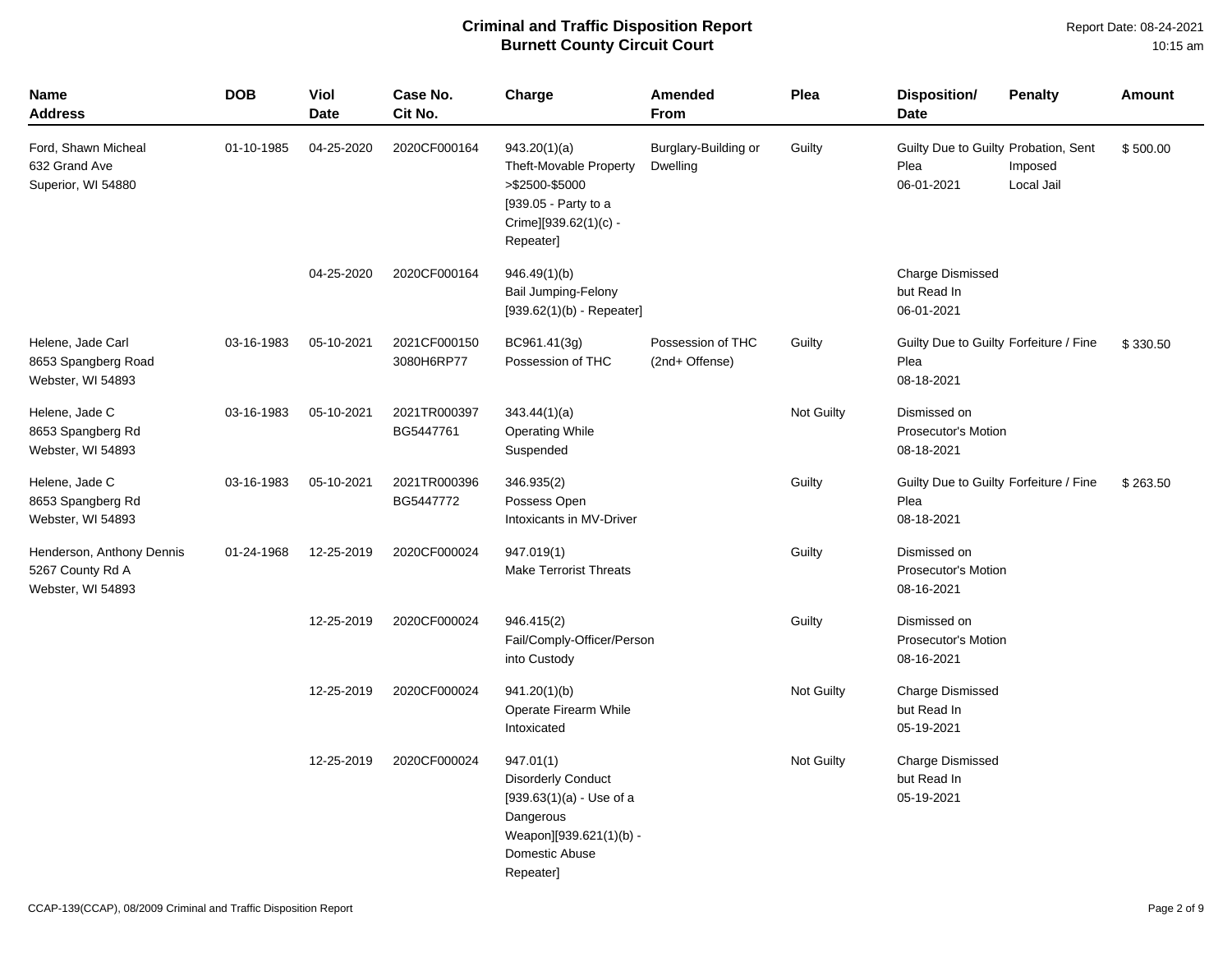| <b>Name</b><br><b>Address</b>                                         | <b>DOB</b> | Viol<br><b>Date</b> | Case No.<br>Cit No.        | Charge                                                                          | Amended<br>From           | Plea       | <b>Disposition/</b><br><b>Penalty</b><br><b>Date</b>         | Amount   |
|-----------------------------------------------------------------------|------------|---------------------|----------------------------|---------------------------------------------------------------------------------|---------------------------|------------|--------------------------------------------------------------|----------|
| Hubbell, Destiny Dawn<br>PO Box 9<br>Shell Lake, WI 54871             | 07-23-1994 | 04-22-2021          | 2021FO000079<br>3080KBZMDK | 287.81(2m)<br>Littering - Deposit Large<br>Item In<br>Highway/Water/Property    |                           |            | Dismissed on<br>Prosecutor's Motion<br>08-17-2021            |          |
| Johnson, Robin<br>3322 Billyboy Ln<br>Shell Lake, WI 54871            | 06-27-1980 | 09-30-2020          | 2020TR000971<br>BF5280796  | 346.57(2)<br>Unreasonable and<br><b>Imprudent Speed</b>                         |                           | Not Guilty | <b>Charge Dismissed</b><br>but Read In<br>08-16-2021         |          |
| Lamprecht, Benjamin G<br>10939 Silver Lake Rd<br>Grantsburg, WI 54840 | 04-12-1980 | 03-06-2021          | 2021CM000110<br>4Z8089CGFP | 941.20(1)(b)<br>Operate Firearm While<br>Intoxicated                            |                           |            | <b>Charge Dismissed</b><br>but Read In<br>08-16-2021         |          |
|                                                                       |            | 03-06-2021          | 2021CM000110<br>4Z8089CGFN | BC947.01<br><b>Disorderly Conduct</b>                                           | Carry Concealed<br>Weapon | Guilty     | Guilty Due to Guilty Forfeiture / Fine<br>Plea<br>08-16-2021 | \$330.50 |
| Lowe, Nekola Shane<br>PO Box 9<br>Shell Lake, WI 54871                | 11-06-1989 | 04-22-2021          | 2021FO000078<br>3080KBZMDJ | 287.81(2m)<br>Littering - Deposit Large<br>Item In<br>Highway/Water/Property    |                           | Not Guilty | Dismissed on<br>Prosecutor's Motion<br>08-17-2021            |          |
| Maurer, Bruce John<br>24792 Clam Lake Drive<br>Siren, WI 54872        | 11-09-1951 | 03-28-2021          | 2021CF000129               | 940.24(1)<br>Injury by Negligent<br>Use/Weapon/Explosive                        |                           |            | Dismissed on<br>Defendant's Motion<br>08-18-2021             |          |
|                                                                       |            | 03-28-2021          | 2021CF000129               | 940.23(2)(a)<br>2nd Degree Reckless<br>Injury                                   |                           |            | Dismissed on<br>Defendant's Motion<br>08-18-2021             |          |
|                                                                       |            | 03-28-2021          | 2021CF000129               | 941.30(2)<br>2nd-Degree Recklessly<br><b>Endangering Safety</b>                 |                           |            | Dismissed on<br>Defendant's Motion<br>08-18-2021             |          |
|                                                                       |            | 03-28-2021          | 2021CF000129               | 941.20(1)(a)<br>Endanger<br>Safety/Use/Dangerous<br>Weapon                      |                           |            | Dismissed on<br>Defendant's Motion<br>08-18-2021             |          |
| Mishler, Robert Leland<br>23642 State Road 35<br>Siren, WI 54872      | 10-04-1968 | 04-03-2021          | 2021CM000124<br>4Z8089CGFQ | 947.01(1)<br><b>Disorderly Conduct</b><br>$[968.075(1)(a) -$ Domestic<br>Abuse] |                           | Guilty     | Guilty Due to Guilty Costs<br>Plea<br>08-19-2021             | \$300.00 |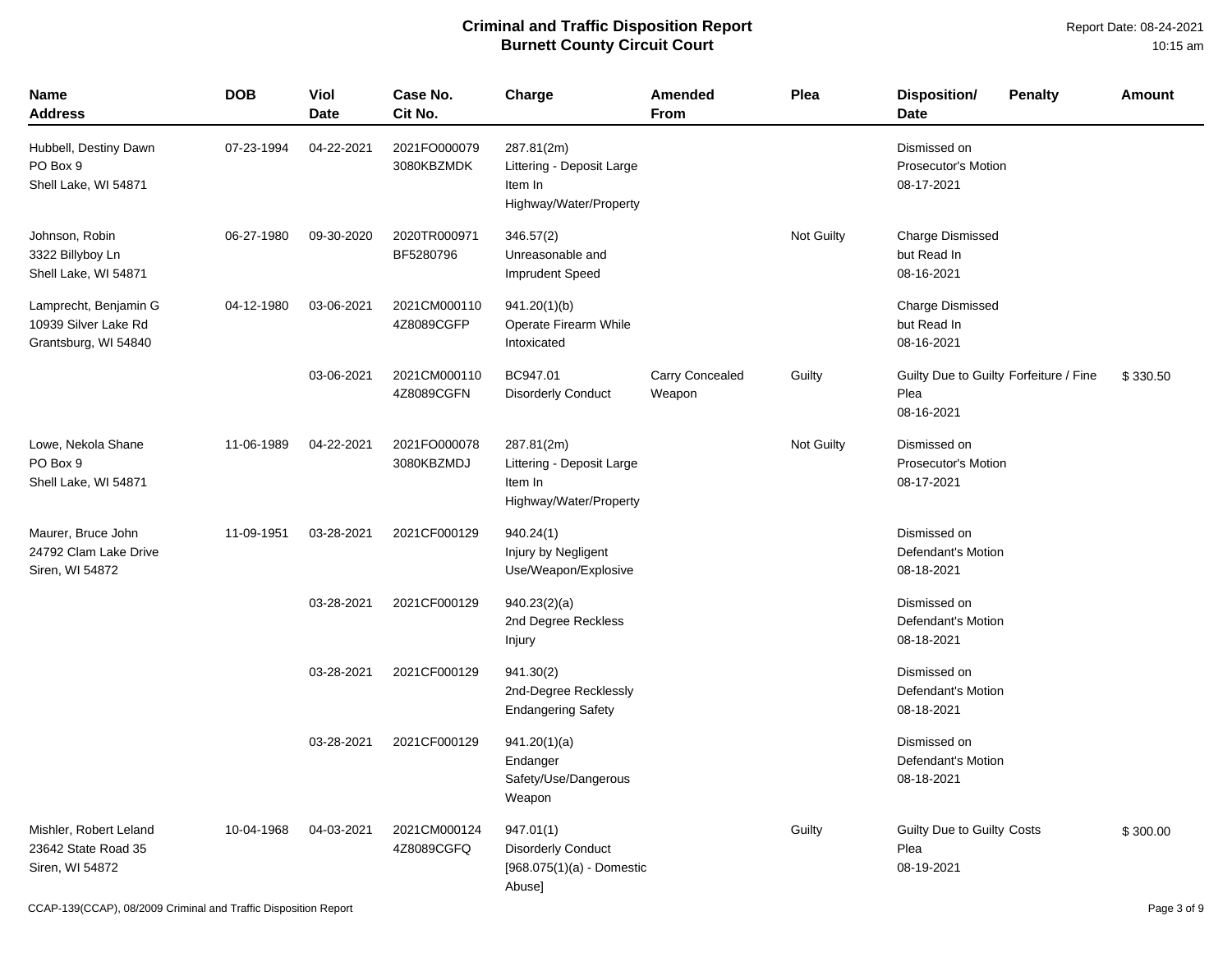| <b>Name</b><br>Address                                                  | <b>DOB</b> | Viol<br><b>Date</b> | Case No.<br>Cit No.        | Charge                                                                                   | <b>Amended</b><br><b>From</b>              | Plea       | <b>Disposition/</b><br><b>Date</b>                         | <b>Penalty</b>                                                        | Amount    |
|-------------------------------------------------------------------------|------------|---------------------|----------------------------|------------------------------------------------------------------------------------------|--------------------------------------------|------------|------------------------------------------------------------|-----------------------------------------------------------------------|-----------|
|                                                                         |            | 04-03-2021          | 2021CM000124<br>4Z8089CGFR | 947.01(1)<br><b>Disorderly Conduct</b>                                                   |                                            | Not Guilty | <b>Charge Dismissed</b><br>but Read In<br>08-19-2021       |                                                                       |           |
| Moody, Paul Douglas<br>7512 Woodland Estates, Lot 29<br>Siren, WI 54872 | 04-16-1980 | 06-15-2019          | 2019CF000121<br>4Z8007D6N8 | 961.41(3g)(d)<br>Possess<br>Amphetamine/LSD/Psilocin                                     | Possession of<br>Methamphetamine           | Guilty     | Guilty Due to Guilty Probation, Sent<br>Plea<br>08-16-2021 | Withheld                                                              | \$443.00  |
|                                                                         |            | 06-15-2019          | 2019CF000121               | 946.41(1)<br>Resisting or Obstructing<br>an Officer                                      |                                            | Guilty     | Guilty Due to Guilty Probation, Sent<br>Plea<br>08-16-2021 | Withheld                                                              | \$443.00  |
| Moody, Paul Douglas<br>7512 Woodland Estates Drive Lot<br>29            | 04-16-1980 | 09-13-2019          | 2019CM000200               | 946.41(1)<br><b>Resisting or Obstructing</b><br>an Officer                               |                                            |            | <b>Charge Dismissed</b><br>but Read In<br>08-16-2021       |                                                                       |           |
| Siren, WI 54872                                                         |            | 09-13-2019          | 2019CM000200               | 961.573(1)<br>Possess Drug<br>Paraphernalia<br>[939.05 - PTAC, as a<br>Party to a Crime] |                                            |            | <b>Charge Dismissed</b><br>but Read In<br>08-16-2021       |                                                                       |           |
| Moody, Paul Douglas<br>24038 E Doctor Trl<br>Siren, WI 54872            | 04-16-1980 | 03-09-2021          | 2021CT000033               | 343.05(3)(a)<br>Operate w/o Valid<br>License (3rd+ w/in 3yrs)                            |                                            |            | <b>Charge Dismissed</b><br>but Read In<br>08-16-2021       |                                                                       |           |
| Olson, Robert David<br>8313 Waldora Rd<br>Siren, WI 54872               | 06-02-1965 | 01-22-2021          | 2021CF000055               | 946.49(1)(b)<br><b>Bail Jumping-Felony</b>                                               |                                            | Guilty     | Guilty Due to Guilty State Prison<br>Plea<br>06-03-2021    | Extended<br>Supervision                                               | \$518.00  |
|                                                                         |            | 02-01-2021          | 2021CF000055               | 946.49(1)(b)<br>Bail Jumping-Felony                                                      |                                            | Not Guilty | <b>Charge Dismissed</b><br>but Read In<br>06-03-2021       |                                                                       |           |
| Olson, Robert David<br>8113 Waldora Rd<br>Siren, WI 54872               | 06-02-1965 | 09-18-2019          | 2020CF000150               | 940.25(1)(am)<br>Injury by<br>Use/Vehicle-Control.<br>Substance                          | Homicide by Veh.<br>Use-Control. Substance | Guilty     | Guilty Due to Guilty State Prison<br>Plea<br>06-03-2021    | <b>DOT License</b><br>Revoked<br>5 Year(s)<br>Extended<br>Supervision | \$4928.00 |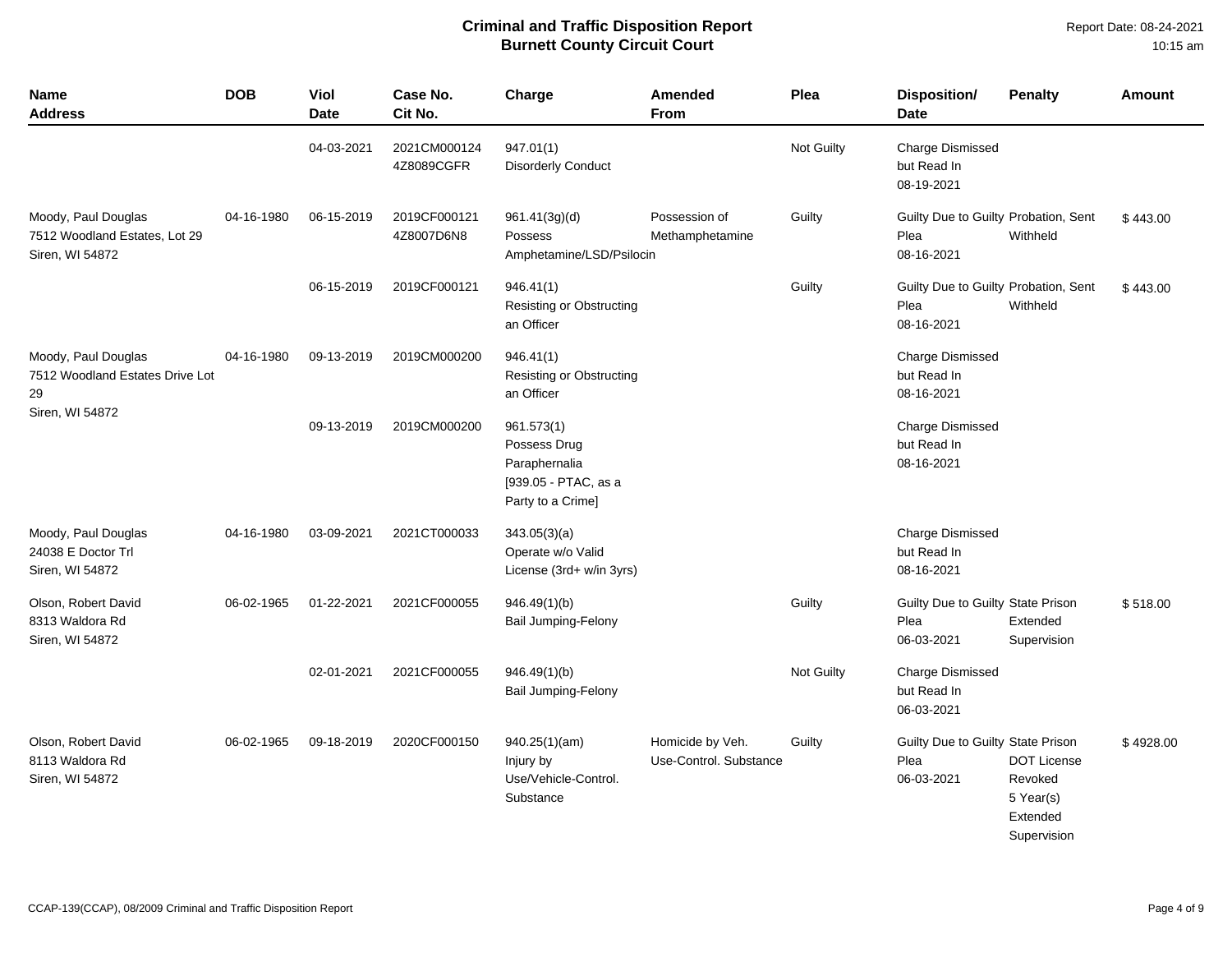Report Date: 08-24-2021 10:15 am

| <b>Name</b><br><b>Address</b>                             | <b>DOB</b> | Viol<br><b>Date</b> | Case No.<br>Cit No.        | Charge                                               | <b>Amended</b><br>From | Plea       | Disposition/<br>Date                                    | <b>Penalty</b>          | <b>Amount</b> |
|-----------------------------------------------------------|------------|---------------------|----------------------------|------------------------------------------------------|------------------------|------------|---------------------------------------------------------|-------------------------|---------------|
|                                                           |            | 09-18-2019          | 2020CF000150<br>4Z8086WD6T | 961.573(1)<br>Possess Drug<br>Paraphernalia          |                        | Not Guilty | <b>Charge Dismissed</b><br>but Read In<br>06-03-2021    |                         |               |
|                                                           |            | 09-18-2019          | 2020CF000150               | 961.41(3g)(e)<br>Possession of THC (2nd+<br>Offense) |                        | Guilty     | Guilty Due to Guilty State Prison<br>Plea<br>06-03-2021 | Extended<br>Supervision | \$518.00      |
|                                                           |            | 10-04-2019          | 2020CF000150               | 946.49(1)(b)<br>Bail Jumping-Felony                  |                        | Guilty     | Guilty Due to Guilty State Prison<br>Plea<br>06-03-2021 | Extended<br>Supervision | \$518.00      |
|                                                           |            | 11-07-2019          | 2020CF000150               | 946.49(1)(b)<br>Bail Jumping-Felony                  |                        | Not Guilty | <b>Charge Dismissed</b><br>but Read In<br>06-03-2021    |                         |               |
|                                                           |            | 12-18-2019          | 2020CF000150               | 946.49(1)(b)<br>Bail Jumping-Felony                  |                        | Not Guilty | <b>Charge Dismissed</b><br>but Read In<br>06-03-2021    |                         |               |
|                                                           |            | 02-04-2020          | 2020CF000150               | 946.49(1)(b)<br>Bail Jumping-Felony                  |                        | Not Guilty | <b>Charge Dismissed</b><br>but Read In<br>06-03-2021    |                         |               |
| Olson, Robert David<br>8113 Waldora Rd<br>Siren, WI 54872 | 06-02-1965 | 07-30-2020          | 2020CF000251               | 946.49(1)(b)<br><b>Bail Jumping-Felony</b>           |                        | Guilty     | Guilty Due to Guilty State Prison<br>Plea<br>06-03-2021 | Extended<br>Supervision | \$518.00      |
|                                                           |            | 08-05-2020          | 2020CF000251               | 946.49(1)(b)<br><b>Bail Jumping-Felony</b>           |                        |            | <b>Charge Dismissed</b><br>but Read In<br>06-03-2021    |                         |               |
|                                                           |            | 08-20-2020          | 2020CF000251               | 946.49(1)(b)<br>Bail Jumping-Felony                  |                        |            | Charge Dismissed<br>but Read In<br>06-03-2021           |                         |               |
|                                                           |            | 08-25-2020          | 2020CF000251               | 946.49(1)(b)<br>Bail Jumping-Felony                  |                        |            | <b>Charge Dismissed</b><br>but Read In<br>06-03-2021    |                         |               |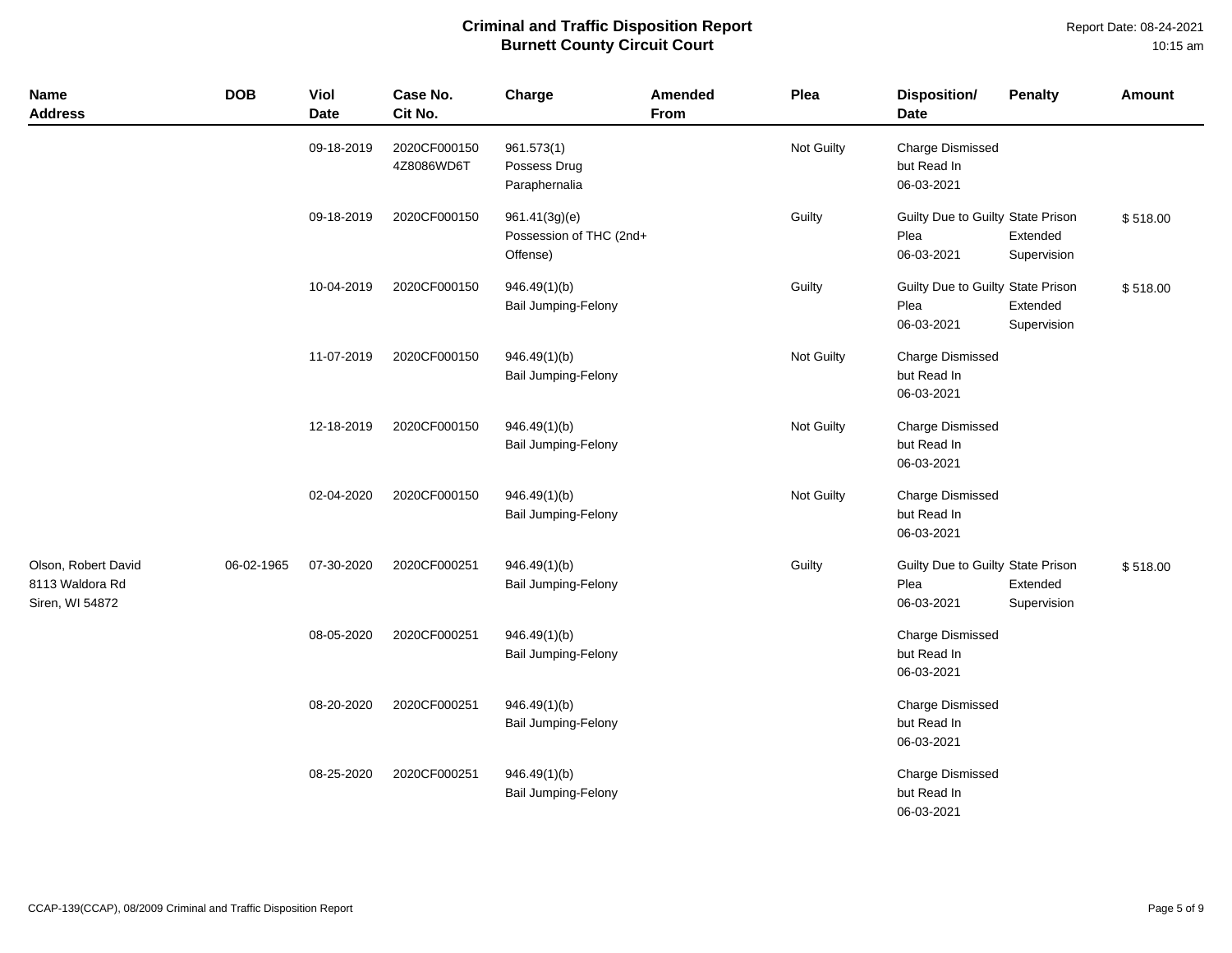| <b>Name</b><br><b>Address</b>                                           | <b>DOB</b> | <b>Viol</b><br><b>Date</b> | Case No.<br>Cit No.        | Charge                                                                                                      | <b>Amended</b><br>From    | Plea       | <b>Disposition/</b><br><b>Penalty</b><br><b>Date</b>                   | <b>Amount</b> |
|-------------------------------------------------------------------------|------------|----------------------------|----------------------------|-------------------------------------------------------------------------------------------------------------|---------------------------|------------|------------------------------------------------------------------------|---------------|
| Perron, David Leonard<br>8160 241st Lane<br>Stacy, MN 55079             | 01-20-1992 | 05-24-2020                 | 2020CM000172               | 947.01(1)<br><b>Disorderly Conduct</b><br>$[968.075(1)(a) -$ Domestic<br>Abuse]                             |                           | Not Guilty | <b>Charge Dismissed</b><br>but Read In<br>08-18-2021                   |               |
|                                                                         |            | 05-24-2020                 | 2020CM000172               | 940.19(1)<br><b>Battery</b>                                                                                 | <b>Battery</b>            | Guilty     | Guilty Due to Guilty Probation, Sent<br>Plea<br>Withheld<br>08-18-2021 | \$443.00      |
| Phernetton, Seirra Dawn<br>556 11th Ave N<br>South Saint Paul, MN 55075 | 05-23-1988 | 06-05-2021                 | 2021CM000170<br>3080KFFP48 | 946.41(1)<br><b>Resisting or Obstructing</b><br>an Officer                                                  |                           |            | <b>Charge Dismissed</b><br>but Read In<br>08-19-2021                   |               |
|                                                                         |            | 06-05-2021                 | 2021CM000170<br>3080KFFP47 | BC947.01<br><b>Disorderly Conduct</b>                                                                       | <b>Disorderly Conduct</b> | Guilty     | Guilty Due to Guilty Forfeiture / Fine<br>Plea<br>08-19-2021           | \$330.50      |
| Pijanowski, James John<br>28716 County Rd F<br>Danbury, WI 54830        | 10-29-1994 | 10-02-2020                 | 2020CF000282               | 943.10(2)(b)<br>Burglary-Arm Self w/<br>Dangerous Weapon<br>[939.05 - PTAC, as a<br>Party to a Crime]       |                           | Guilty     | Guilty Due to Guilty Probation, Sent<br>Plea<br>Withheld<br>05-18-2021 | \$518.00      |
|                                                                         |            | 10-02-2020                 | 2020CF000282               | 943.20(1)(a)<br>Theft-Movable<br><b>Property-Special Facts</b><br>[939.05 - PTAC, as a<br>Party to a Crime] |                           | Not Guilty | <b>Charge Dismissed</b><br>but Read In<br>05-18-2021                   |               |
|                                                                         |            | 10-02-2020                 | 2020CF000282               | 946.49(1)(b)<br>Bail Jumping-Felony                                                                         |                           | Not Guilty | <b>Charge Dismissed</b><br>but Read In<br>05-18-2021                   |               |
|                                                                         |            | 10-02-2020                 | 2020CF000282               | 946.49(1)(b)<br>Bail Jumping-Felony                                                                         |                           | Not Guilty | <b>Charge Dismissed</b><br>but Read In<br>05-18-2021                   |               |
| Quitter, John Thomas<br>9926 Kismet Isle<br>Chisago City, MN 55013      | 03-15-1986 | 12-23-2020                 | 2020TR001190<br>BG7280265  | 344.62(1)<br>Operating a motor vehicle<br>w/o insurance                                                     |                           | Not Guilty | Dismissed on<br>Defendant's Motion<br>08-19-2021                       |               |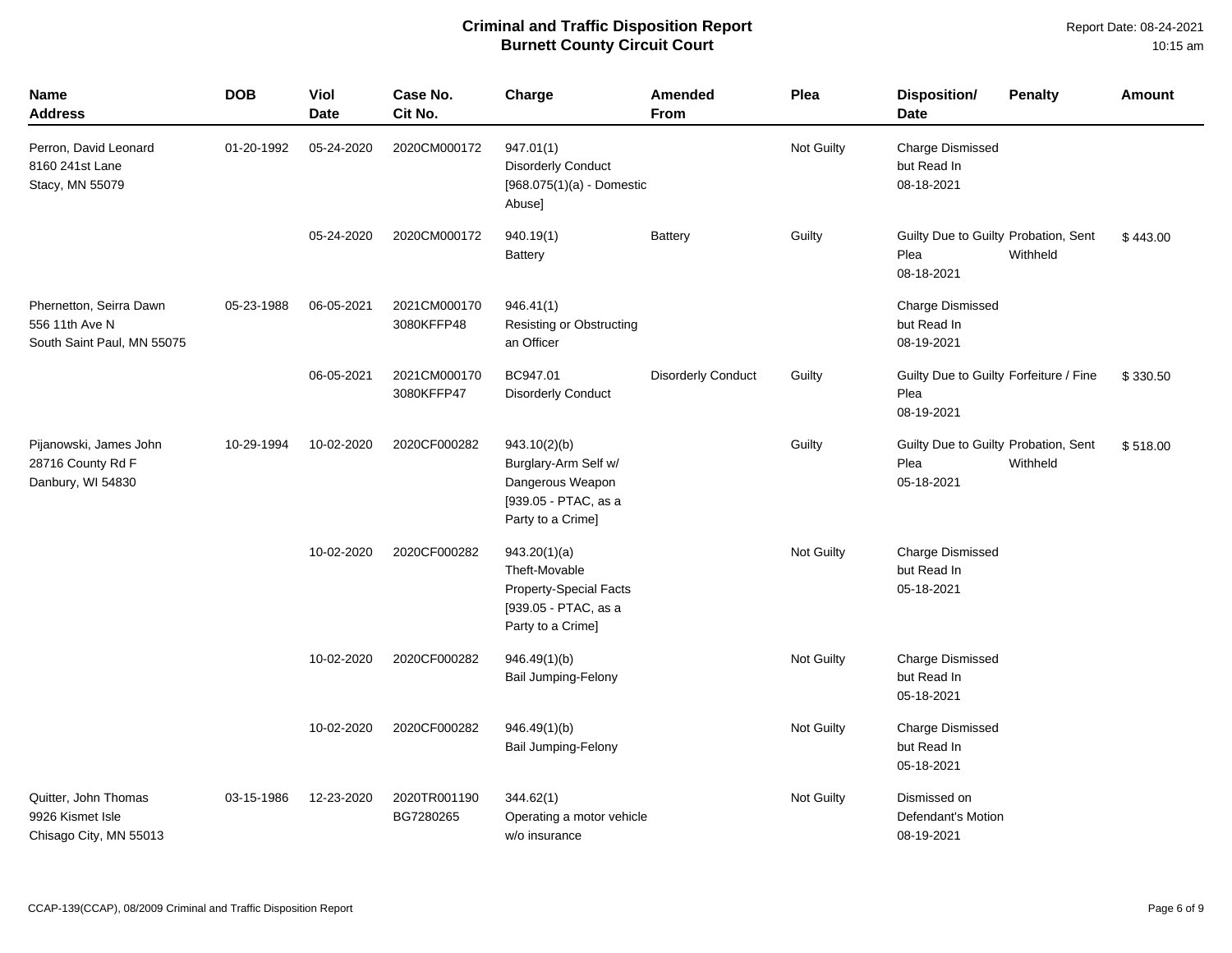Report Date: 08-24-2021 10:15 am

| <b>Name</b><br><b>Address</b>                                           | <b>DOB</b> | Viol<br><b>Date</b> | Case No.<br>Cit No.        | Charge                                                                                                      | Amended<br><b>From</b> | Plea              | <b>Disposition/</b><br><b>Penalty</b><br><b>Amount</b><br><b>Date</b> |
|-------------------------------------------------------------------------|------------|---------------------|----------------------------|-------------------------------------------------------------------------------------------------------------|------------------------|-------------------|-----------------------------------------------------------------------|
| Quitter, John Thomas<br>9926 Kismet Isle<br>Chisago City, MN 55013-7431 | 03-15-1986 | 12-23-2020          | 2021CF000003               | 961.41(3g)(g)<br>Possession of<br>Methamphetamine                                                           |                        | Not Guilty        | Dismissed on<br>Defendant's Motion<br>08-19-2021                      |
|                                                                         |            | 12-23-2020          | 2021CF000003               | 961.41(3g)(g)<br>Possession of<br>Methamphetamine                                                           |                        | Not Guilty        | Dismissed on<br>Defendant's Motion<br>08-19-2021                      |
|                                                                         |            | 12-23-2020          | 2021CF000003               | 961.41(1m)(h)1<br>Possess w/Intent-THC<br>$\left($ < = 200 grams)                                           |                        | Not Guilty        | Dismissed on<br>Defendant's Motion<br>08-19-2021                      |
|                                                                         |            | 12-23-2020          | 2021CF000003<br>3080H6RP3S | 961.573(1)<br>Possess Drug<br>Paraphernalia                                                                 |                        | Not Guilty        | Dismissed on<br>Defendant's Motion<br>08-19-2021                      |
|                                                                         |            | 12-23-2020          | 2021CF000003               | 961.573(1)<br>Possess Drug<br>Paraphernalia                                                                 |                        | <b>Not Guilty</b> | Dismissed on<br>Defendant's Motion<br>08-19-2021                      |
|                                                                         |            | 12-23-2020          | 2021CF000003               | 961.573(1)<br>Possess Drug<br>Paraphernalia                                                                 |                        | Not Guilty        | Dismissed on<br>Defendant's Motion<br>08-19-2021                      |
| Quitter, John Thomas<br>9926 Kismet Isle<br>Chisago City, MN 55013      | 03-15-1986 | 12-23-2020          | 2020TR001191<br>BG7280254  | 341.04(1)<br>Non-Registration of<br>Vehicle - Auto <10,000<br>Ibs                                           |                        | <b>Not Guilty</b> | Dismissed on<br>Defendant's Motion<br>08-19-2021                      |
| Rogers, Thamer Lucille<br>7470 Cedar Street West<br>Webster, WI 54893   | 11-11-1948 | 05-19-2020          | 2020TR000449<br>BE9910401  | 344.62(1)<br>Operating a motor vehicle<br>w/o insurance                                                     |                        | Not Guilty        | Dismissed on<br>Prosecutor's Motion<br>08-18-2021                     |
| Rogers, Thamer L.<br>7470 Cedar Street West<br>Webster, WI 54893        | 11-11-1948 | 08-07-2020          | 2020CF000225               | 946.49(1)(b)<br><b>Bail Jumping-Felony</b>                                                                  |                        | Not Guilty        | Dismissed on<br>Prosecutor's Motion<br>08-18-2021                     |
| Rogers, Thamer L.<br>7470 Cedar Street West<br>Webster, WI 54893        | 11-11-1948 | 05-19-2020          | 2020CF000156<br>BE9910390  | 346.63(1)(a)<br>OWI (4th)<br>$[346.65(2)(g) - General]$<br><b>Alcohol Concentration</b><br><b>Enhancer]</b> |                        | Not Guilty        | Dismissed on<br>Prosecutor's Motion<br>08-18-2021                     |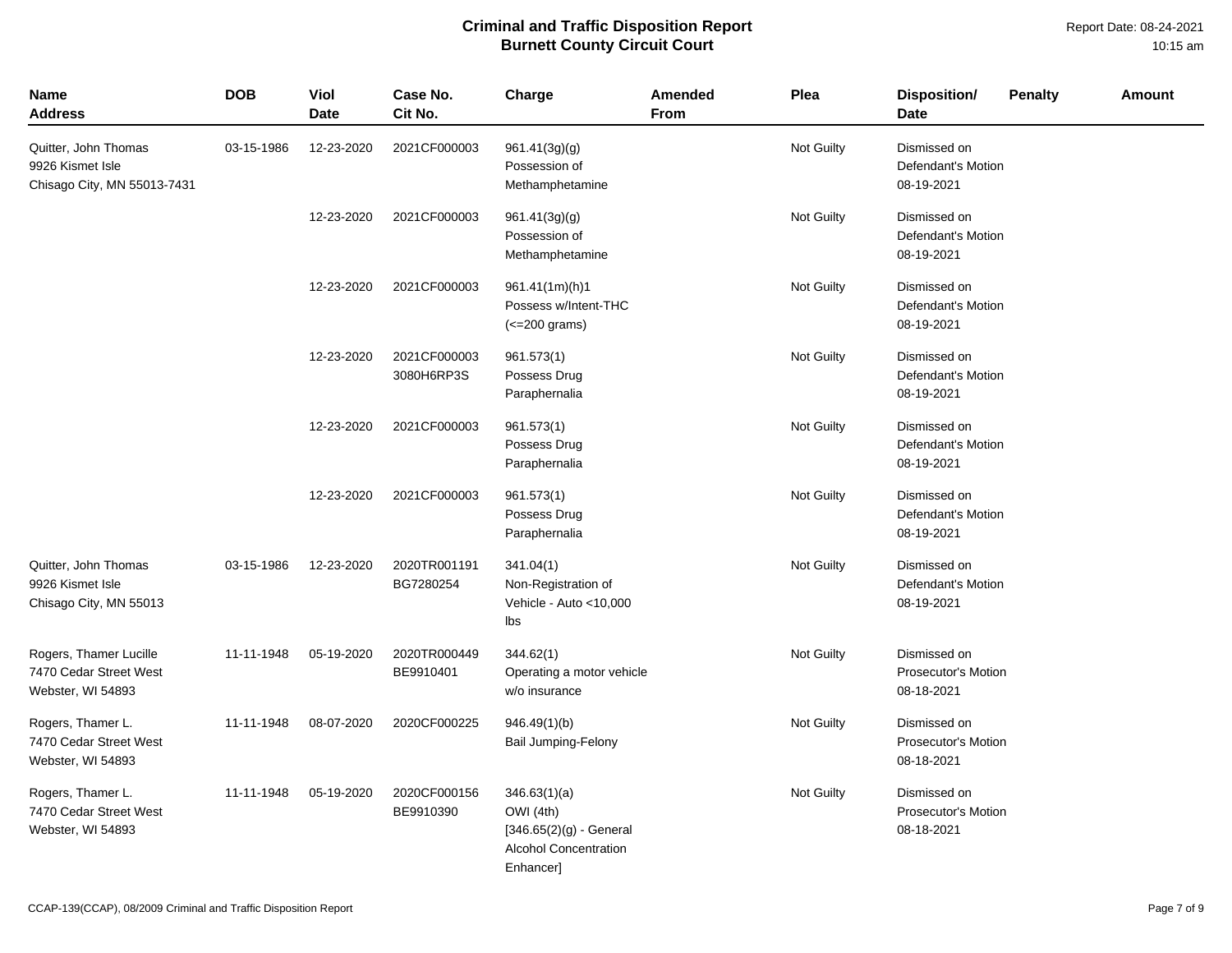Report Date: 08-24-2021 10:15 am

| <b>Name</b><br><b>Address</b>                                                                        | <b>DOB</b> | Viol<br><b>Date</b> | Case No.<br>Cit No.        | Charge                                                                                  | Amended<br>From | Plea       | <b>Disposition/</b><br><b>Date</b>                       | <b>Penalty</b> | <b>Amount</b> |
|------------------------------------------------------------------------------------------------------|------------|---------------------|----------------------------|-----------------------------------------------------------------------------------------|-----------------|------------|----------------------------------------------------------|----------------|---------------|
|                                                                                                      |            | 05-19-2020          | 2020CF000156<br>BE9909384  | 346.63(1)(b)<br>Operating w/ PAC (4th)<br>$[346.65(2)(g)2 - Alcohol]$<br>Fine Enhancer] |                 | Not Guilty | Dismissed on<br><b>Prosecutor's Motion</b><br>08-18-2021 |                |               |
| Santell, Anthony Patrick<br>16750 South Lee Rd<br>Danbury, WI 54830                                  | 12-22-1970 | 07-24-2021          | 2021FO000257<br>D65066DL3K | 30.69(1)(a)<br>Improperly Operate<br>Motorboat for Water<br>Sports                      |                 | Not Guilty | Dismissed on<br><b>Prosecutor's Motion</b><br>08-16-2021 |                |               |
| Sedlacek, Julie A<br>93 Midhurst Ct<br>Naperville, IL 60565                                          | 06-23-1988 | 04-16-2021          | 2021TR000325<br>BE9911020  | 346.63(1)(a)<br>OWI (1st)                                                               |                 |            | Dismissed on<br>Prosecutor's Motion<br>08-20-2021        |                |               |
| Simmons, Aaron Lee<br>25586 N Gile Rd<br>Grantsburg, WI 54840                                        | 02-19-1961 | 06-15-2021          | 2021TR000556<br>BG4784636  | 347.39(1)<br>Operate Motor Veh. w/o<br>Adequate Muffler                                 |                 | Not Guilty | Dismissed on<br><b>Prosecutor's Motion</b><br>08-17-2021 |                |               |
| Simmons, Aaron Lee<br>25586 N Gile Rd<br>Grantsburg, WI 54840                                        | 02-19-1961 | 06-15-2021          | 2021TR000485<br>BG4784102  | 344.62(1)<br>Operating a motor vehicle<br>w/o insurance                                 |                 | Not Guilty | Dismissed on<br><b>Prosecutor's Motion</b><br>08-17-2021 |                |               |
| Sonnenberg, Andrew Jack<br>Washburn County Jail<br>Shell Lake, WI 54871                              | 05-09-1983 | 09-25-2019          | 2021CF000116               | 940.19(6)<br><b>Aggravated Battery</b>                                                  |                 | Not Guilty | Dismissed on<br>Prosecutor's Motion<br>08-16-2021        |                |               |
|                                                                                                      |            | 09-24-2019          | 2021CF000116               | 940.30<br>False Imprisonment                                                            |                 | Not Guilty | Dismissed on<br><b>Prosecutor's Motion</b><br>08-16-2021 |                |               |
| Sonnenberg, Andrew Jack<br>421 Highway 63, Washburn Co<br>Jail                                       | 05-09-1983 | 11-13-2019          | 2021CF000166               | 946.49(1)(b)<br>Bail Jumping-Felony                                                     |                 |            | Dismissed on<br><b>Prosecutor's Motion</b><br>08-16-2021 |                |               |
| PO Box 429<br>Shell Lake, WI 54871                                                                   |            | 11-13-2019          | 2021CF000166               | 946.49(1)(b)<br>Bail Jumping-Felony                                                     |                 |            | Dismissed on<br><b>Prosecutor's Motion</b><br>08-16-2021 |                |               |
| Sonnenberg, Andrew Jack<br>421 Highway 63, Washburn Co<br>Jail<br>PO Box 429<br>Shell Lake, WI 54871 | 05-09-1983 | 04-24-2021          | 2021CM000162               | 943.20(1)(a)<br>Theft-Movable Property<br>$\leq$ \$2500                                 |                 |            | Dismissed on<br>Prosecutor's Motion<br>08-16-2021        |                |               |

CCAP-139(CCAP), 08/2009 Criminal and Traffic Disposition Report **Page 8 of 9** and Traffic Disposition Report Page 8 of 9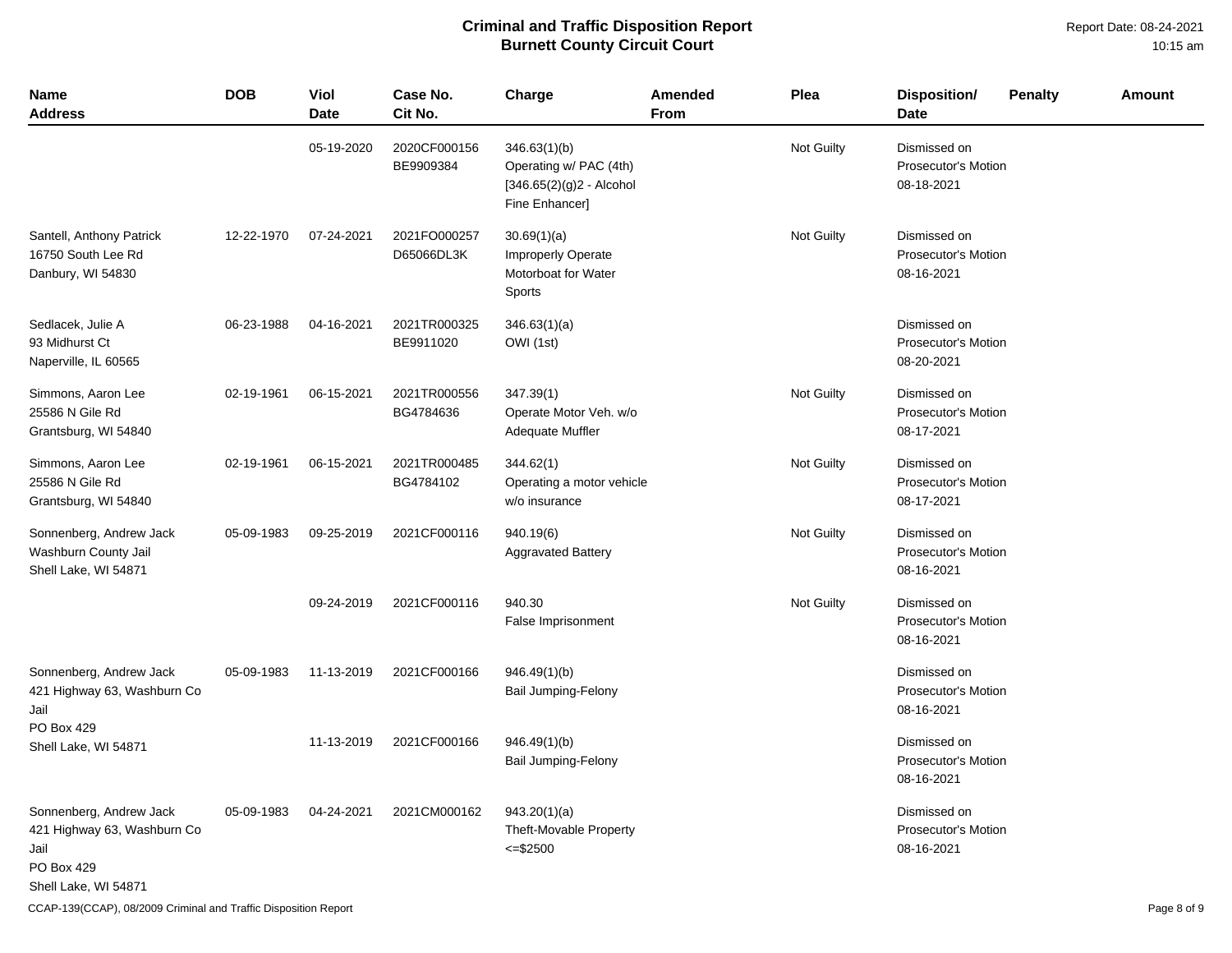| Name<br><b>Address</b>                                       | <b>DOB</b> | Viol<br>Date | Case No.<br>Cit No. | Charge                                                                                         | Amended<br>From | Plea       | Disposition/<br>Penalty<br>Date                                | <b>Amount</b> |
|--------------------------------------------------------------|------------|--------------|---------------------|------------------------------------------------------------------------------------------------|-----------------|------------|----------------------------------------------------------------|---------------|
| Stevens, Paul E<br>13881 W Agency Rd<br>Stone Lake, WI 54876 | 09-13-1967 | 03-25-2021   | 2021CF000099        | 961.41(3g)(am)<br>Possession of Narcotic<br>Drugs<br>[939.05 - PTAC, as a<br>Party to a Crime] |                 |            | Dismissed on<br>Prosecutor's Motion<br>08-16-2021              |               |
|                                                              |            | 03-25-2021   | 2021CF000099        | 961.41(3g)(g)<br>Possession of<br>Methamphetamine<br>[939.05 - PTAC, as a<br>Party to a Crime] |                 |            | Dismissed on<br>Prosecutor's Motion<br>08-16-2021              |               |
|                                                              |            | 03-25-2021   | 2021CF000099        | 961.573(1)<br>Possess Drug<br>Paraphernalia<br>[939.05 - PTAC, as a<br>Party to a Crime]       |                 | No Contest | Guilty Due to No<br>Costs<br><b>Contest Plea</b><br>08-16-2021 | \$200.00      |